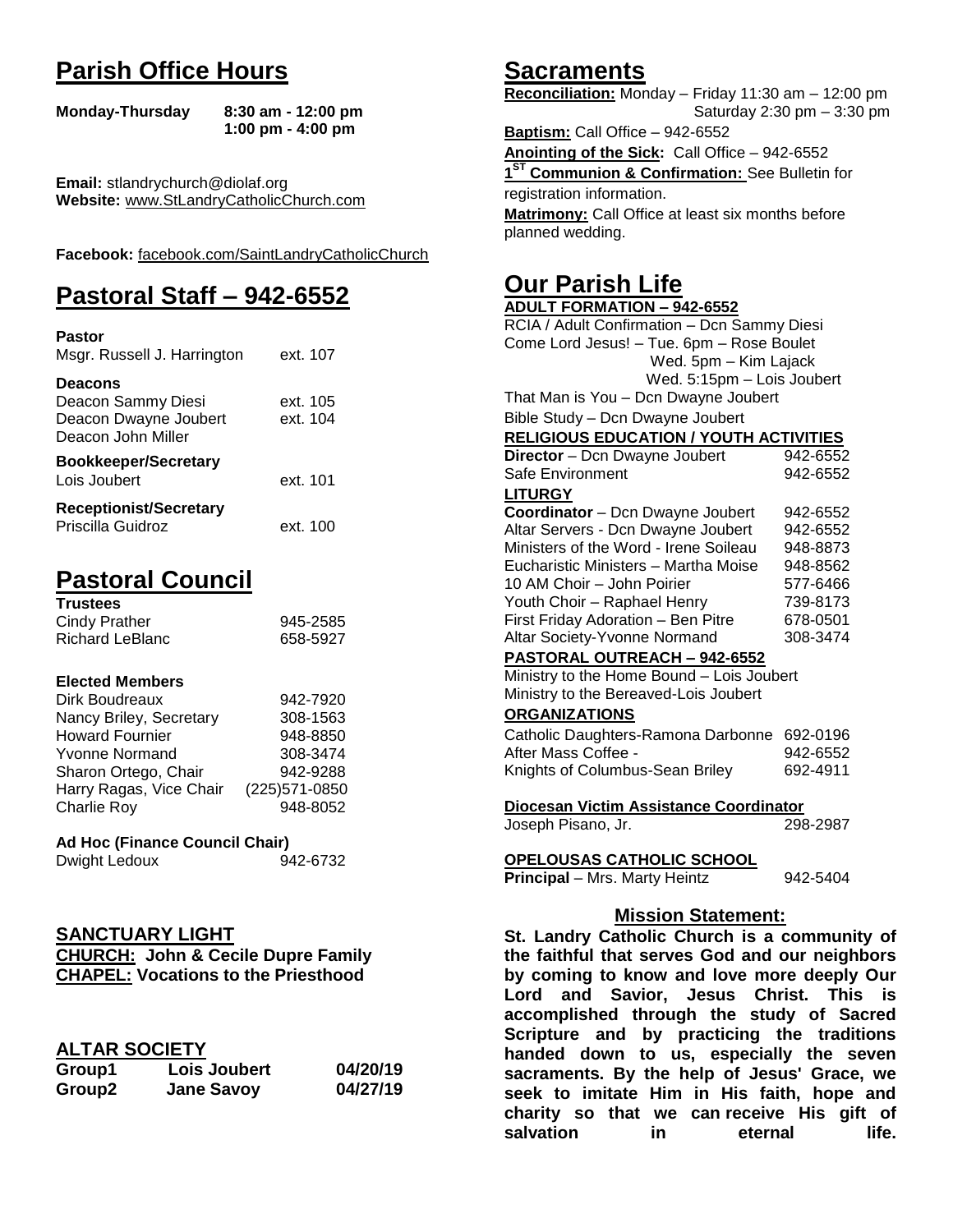# **Volume 68, No. 15 – Palm Sunday of the Passion of the Lord – April 14, 2019**

# **St. Landry Church Lent Activity Schedule**

**Weekday Mass Schedule** Monday – Wednesday at 12:05pm

**Confession Schedule**

Monday – Wednesday from 11:30am to 12pm **Wednesday of Holy Week - 5:30pm – 8pm (This is the last opportunity for confession prior to Easter)**<br> **prior to Easter**) ......................................

> **Stations of the Cross** Monday @ 11:00am

----------------------------------------------------------------------

# **Weekly in Valentin Hall**

Mondays @ 10am– Bible Study Tuesdays @ 6pm – "Come, Lord Jesus!" Wednesdays @ 6am – "That Man is You!" Wednesdays @ 5pm & 5:15pm – "Come Lord Jesus!" -------------------------------------------------------------------------------------------------------------------

# **Holy Week**

# **Palm Sunday**

Regular Sunday Mass Schedule O.C. Senior Passion Play – 7pm Sunday

# **Wednesday**

Confessions – 5:30pm – 8pm – Last opportunity before Easter **Holy Thursday**

Mass of the Lord's Supper – 7pm (Rehearsal 5:30pm) Eucharistic Procession & Adoration - Immediately Following Mass until 10pm in Valentin Hall

# **Good Friday**

Stations of the Cross for Children – 10am (Followed by Cheese Pizza Luncheon) Passion of the Lord – 3pm (Rehearsal 1:30pm)

# **Holy Saturday**

Easter Egg Hunt – 10am Easter Vigil – 8pm (Rehearsal 11am) **Easter Sunday Masses** – 8am, 10am & 5pm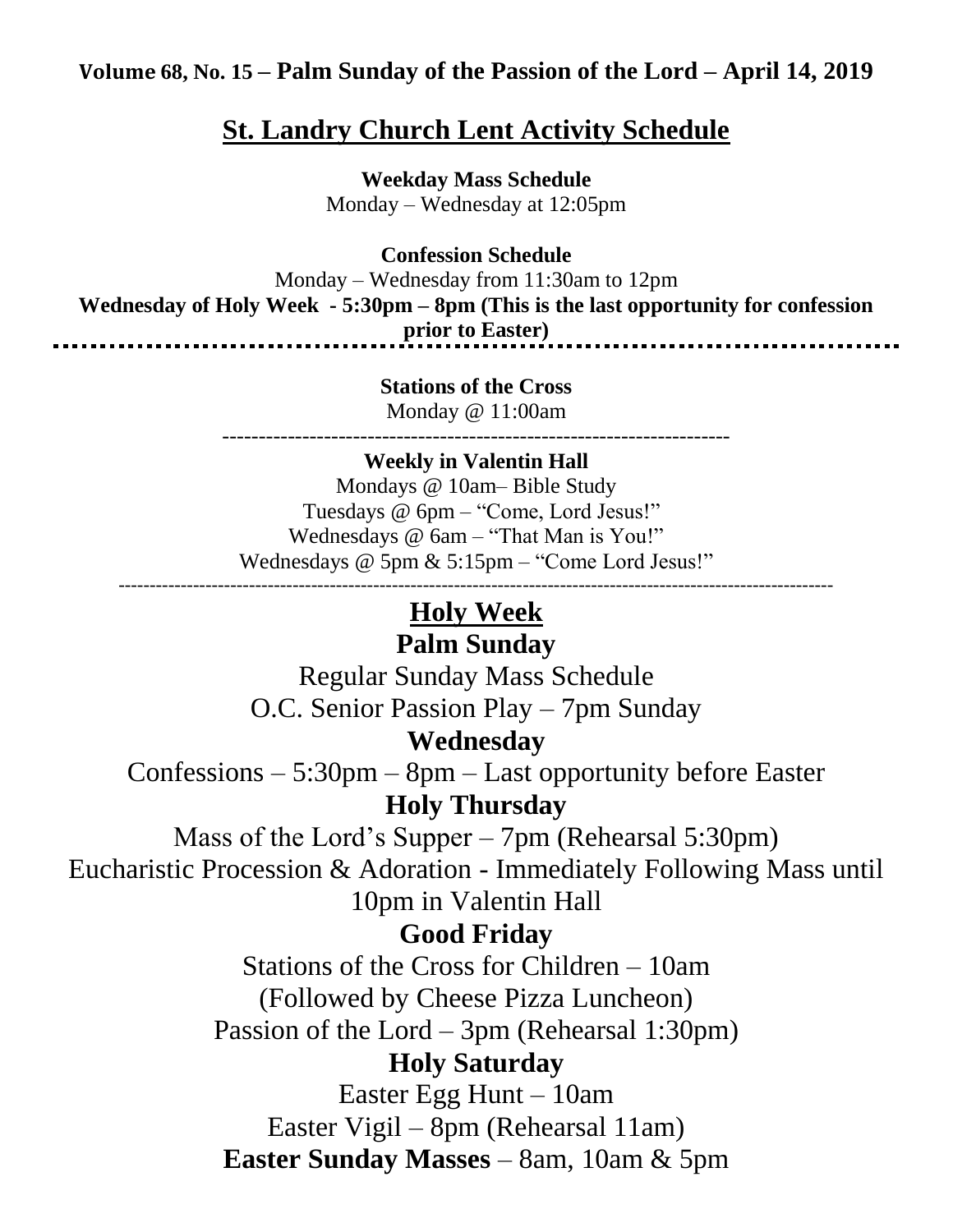## **POPE FRANCIS' INTENTIONS –**

**April - Doctors and their Collaborators in War Zones -** For doctors and their humanitarian collaborators in war zones, who risk their lives to save the lives of others.

# **OFFERTORY COLLECTIONS –**

## **April 07, 2019**

| <b>REGULAR</b>            | \$9992.55 |
|---------------------------|-----------|
| <b>GOAL</b>               | \$9000.00 |
| Maintenance & Repair Fund | \$2703.75 |
| <b>OCS Foundation</b>     | \$30.00   |
| Poor / Needy              | \$655.00  |
| Maintenance Endowment     | \$570.00  |
| <b>Easter Flower Fund</b> | \$2174.00 |

# Thank You for Your Generosity!

## **Special Collection**

**04/14/19** – Bishop's Services Appeal **Holy Thursday** – Regular Collection **Good Friday** – Holy Land **Easter Sunday –** Catholic Home Mission

## **REMINDERS FOR THE WEEK**

| Sun. - 04/14                        |                                     |  |
|-------------------------------------|-------------------------------------|--|
| 3:30 <sub>pm</sub>                  | <b>Confirmation Class</b>           |  |
| 7:00pm                              | <b>OCS Passion Play</b>             |  |
| Mon. - 04/15                        |                                     |  |
| 10:00am                             | <b>Bible Study</b>                  |  |
| 11:00am                             | <b>Marian Stations of the Cross</b> |  |
| 5:45pm                              | Rosary @ Lafleur Monument           |  |
| Tue. - 04/16                        |                                     |  |
| 6:00pm                              | Come, Lord Jesus!                   |  |
| Wed. - 04/17                        |                                     |  |
| 6:00am                              | <b>TMIY</b>                         |  |
| 5:00pm                              | Come, Lord Jesus!                   |  |
| 5:15pm                              | Come, Lord Jesus!                   |  |
| 5:30pm                              | Confessions til 8:00pm              |  |
| Thu. - 04/18 - Office closed @ Noon |                                     |  |
| 7:00pm                              | Mass of the Lord's Supper           |  |
|                                     |                                     |  |
| Fri. - 04/19 - Office Closed        |                                     |  |
| 10:00am                             | Children's Way of the Cross         |  |

- **3:00pm** Passion of the Lord
- **Sat. - 04/20**

| 10:00am | Easter Egg Hunt |
|---------|-----------------|
| 8:00pm  | Easter Vigil    |

## **ARE YOU A REGISTERED PARISHIONER?**

**Please don't take for granted that you are registered in the parish just because you attend Mass here. Census Forms are available at the back of church or by calling or coming by the office during business hours.**

# **READINGS FOR FAITH SHARING**

**Palm Sunday The Suffering Servant** speaks to the weary. **Psalm 22** "My God, my God, why have you abandoned me?" **Philippians 2:6-11** Jesus emptied himself, and God filled this emptiness with exaltation. **Luke 22: 14-23:56** The Passion of Our Lord Jesus Christ

Listening today to Luke's account of the Passion, we hear of the supreme confidence Jesus had in his Father and his Father's will. Isaiah also exudes confidence in the face of abuse, holding his head high as he places his trust in the Lord God. Saint Paul testifies that by humbling him-self and submitting to his Father's will, Jesus was glorified by God the Father. May we also know that confidence in God's will as we listen to God's word.

## **PRAY FOR OUR SEMINARIANS**

| -Cade LeBlanc    | St. Thomas More, Eunice   |
|------------------|---------------------------|
| -Matthew Pitre   | St. Thomas More, Eunice   |
| -Michael Vidrine | St. John, Melville        |
| -Trey Fontenot   | Sacred Heart of Jesus, VP |

Father, in your plan for our salvation you provide shepherds for your people. Fill your Church with the spirit of courage and love. AMEN.

# **PRAY FOR A PRIEST EACH DAY**

| <b>Sunday, 04/14</b> | Fr. Thainese Alphonse      |
|----------------------|----------------------------|
| <b>Monday, 04/15</b> | Fr. Anthony Anala, SVD     |
| Tuesday, 04/16       | Fr. Chester Arceneaux, VF  |
| Wednesday, 04/17     | Fr. Michael Arnaud         |
| Thursday, 04/18      | Fr. Borgia Aubespin, SVD   |
| <b>Friday, 04/19</b> | Fr. Emmanuel Awe, SSJ      |
| Saturday, 04/20      | <b>Fr. Matthew Barzare</b> |

Eternal Father, we lift up to You, these and all the priests of the world. Sanctify them. Heal and guide them. Mold them into the likeness of Your Son Jesus, the Eternal High Priest. May their lives be pleasing to You. In Jesus' name we pray. AMEN

## **AFTER MASS SOCIALS**

**Each Sunday, following the 8am and 10am Masses we gather in the South Sacristy of the church for coffee & donuts and FELLOWSHIP! Everyone is welcome! Please use the outside entrance near the southeast corner of the church. Please do not enter through the sanctuary.**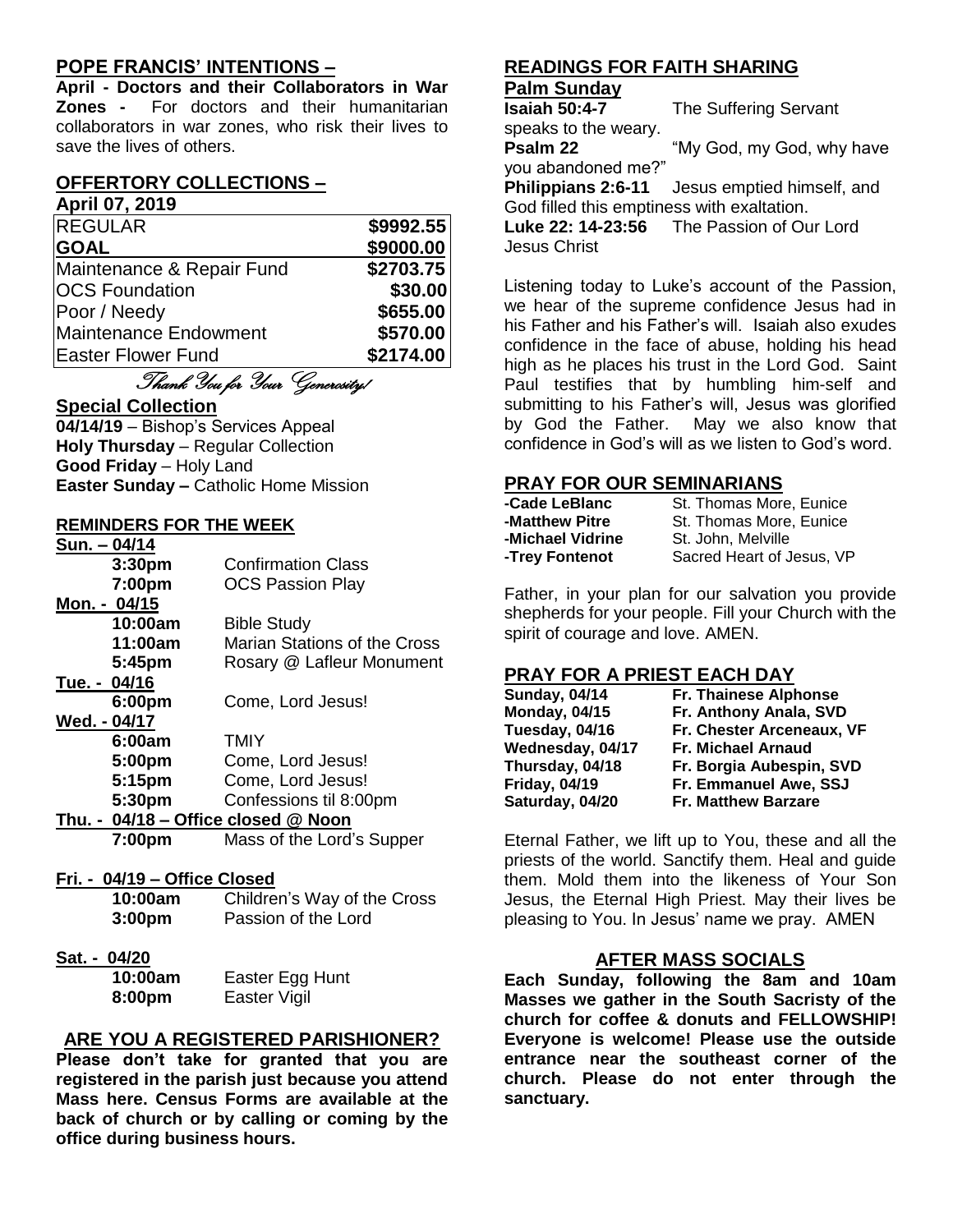# **MASS INTENTIONS**

## **Saturday, April 13**

**4:00pm** Aldon Joseph "Danny" Richard; Billie, Derbes & Hilda Soileau; Mercedes A. & Scott A. Henry; Carolyn M. Bertrand; Martin Jr.& Miriam (BD)Roy; Wayne, Jeanette & Jonathan Lalonde; The family of Wm. & Dorothy Hatch; Leroy Huguet; Barbara Burleigh Thibodeaux; Norris Leger, Toby & Winnie Lalonde & Family; Julius & Rita M. Lambert; Souls in Purgatory; Anna Lee Dupre (DA); Come, Lord Jesus Groups; The Sick & Dying; Leonce Lalonde Jr.; Robert (Bob) Chachere; Anna Lois Joubert; Murphy Allen Lanclos, Sr.; Gloria Soileau Cortez; Jackie David Bordelon; Vivian **Deshotel** 

## **Sunday, April 14**

**08:00am** Velta Dupre Bajat; Youle, Therese & John Ray Fontenot and Martin J. St. Amand; Bernel , Arthur & Eva Fontenot; Lawrence & Beatrice Sylvester Family; Souls In Purgatory; M/M John, John Jr., Jacob & Michael FaKouri; Willard Andrepont, Gertrude A. & Alvin Marks; Amar, Maryina & A. B. Sr. Courvelle; James E. Martin **10:00am** Roy & Justine L. Elder Family; M/M Emillian Bodin & Joyce Lagrange; Drucella F. Harper; Malcolm "Slick" & Margaret Martin; Patricia S. Woodson; Fields & Voitier Families; The Sick & Dying; Lawrence Kelly & Darius & Zetta Deville; Special Intention; M/M Lee Martin, Jon Martin & Loray Martin Bertrand & Rita Darby; William "Billy" H Jarrell, Jr.; Harriet H. Doucet; M/M Stanley Vige; Daniel & Louise LaGrange; M/M Ezra Martin & Denise

Hull; Joyce & Baby Ortego

**5:00pm** St. Landry Church Parishioners **Monday, April 15**

**12:05pm** Roger Normand (BD); The Sick & Dying

#### **Tuesday, April 16**

**12:05pm** The Sick & Dying **Wednesday, April 17**

**12:05pm** The Sick & Dying; Dr. Merrick Wyble; Special Intention; Guise Tran Ho

#### **Thursday, April 18**

**07:00pm** Martin Sr.; Angela; Martin Jr.& Wilda Cosgrove: Drucella F. Harper: Gregory Wade, Steve, Ronald & Robert "Bob" Fontenot; Msgr. Emery Labbe (DA); The Sick & Dying; James E. Martin;Harriet H. Doucet; Special Intention

#### **Friday, April 19**

**3:00 pm** Good Friday Services---NO MASS

## **PRAYER INTENTIONS**

Rena Mae Angelle, Dannie Ardoin, Brenda & Dennys Baird, Camden Barnard, Victoria Barron, Addi Baquet, Eric Baquet, Mona Bernard, Rada Bono, Derek Bourque, Connie Benoit, James Buford Bergeron, Paula Bienvenu, Robert Bienvenu, Marty Billeaudeau, Randy Bordelon, Ricky Bordelon, Alexandra Boudreaux, Mildred D. Boudreaux, Joan Brady, Judy Smith Briscoe, Eden Broussard, Pat Burleigh, Nico Campbell, German Cardoza, Ronnie Collette, Liz Constantino, Betty Cormier, Leroy Darbonne, Glenda G. Darbonne, Francis "Flossie" David, Donald Dean, Angie Dejean, Rose DeKerlegand Barbara Dopson, Lee Dubuc, Wanda Dupre, Glyn Durio, Willie Mae Emonet, Brandon Fuselier, Glenda Gaudet, Albert Going, Robert Going,Jr., Sarah Groth, Rita Guidroz, Amelia Guillory, Gabrielle Hanson & Family, Norma Hargroder, Jeanette Harville, Carol Hebert, Eva Herbert, Corrace Hollier, Rosalie Jackson, Bryan Fontenot, Linda L. Fontenot, Merci Janise, Jo Ann Jones, Leon Khan, Virgie Lanclos, Lisa Leblanc, Jenny Ledoux, Ronald Leger, Paul Leleux, Cassandra Marceaux, Malcolm Marcus, Kathy Martin, Verna Martin, Heather E. Matt, Sidney Matt, Barbara Micheal, Marguerite Miller, Ed Moise, Taylor Morales, Glenda Moreau, Julia Ortego, Gene Paillet, Mary Paillet, Elliot Pavlovich, Keith Pavlovich, Glenda Pitre, Michelle Poulet, Butch Richard, Gerald Roy, The Keith Richard Family, Geneva Scallon, Pap Roy, Jason Sonnier, Clara Smith, Elaine Soileau, Ronald Speyrer. Andrew Stelly, Audrey Stelly, Lonnie St. Cyr, Becky Sylvester, Richard Tatman, Ervin Thibodeaux, Margaret Thibodeaux, Claire R. Venable, Brett Walker, Augustine Wilson, Brad Woodel, Evelyn Wyble, Caleb Zachary

**(It is diocesan policy that we must have permission from any individual that is to be placed on the list of intentions prior to their name being listed.)**

## **BULLETIN DEADLINE**

**Due to office closures, etc. the deadline to request Mass Intentions for Easter Sunday and the Easter Vigil was THURSDAY, April 11th @ 4:00pm. WE ARE UNABLE TO INSURE ANY MASSES REQUESTED AFTER THIS TIME WILL MEET THE PRINTING DEADLINE.**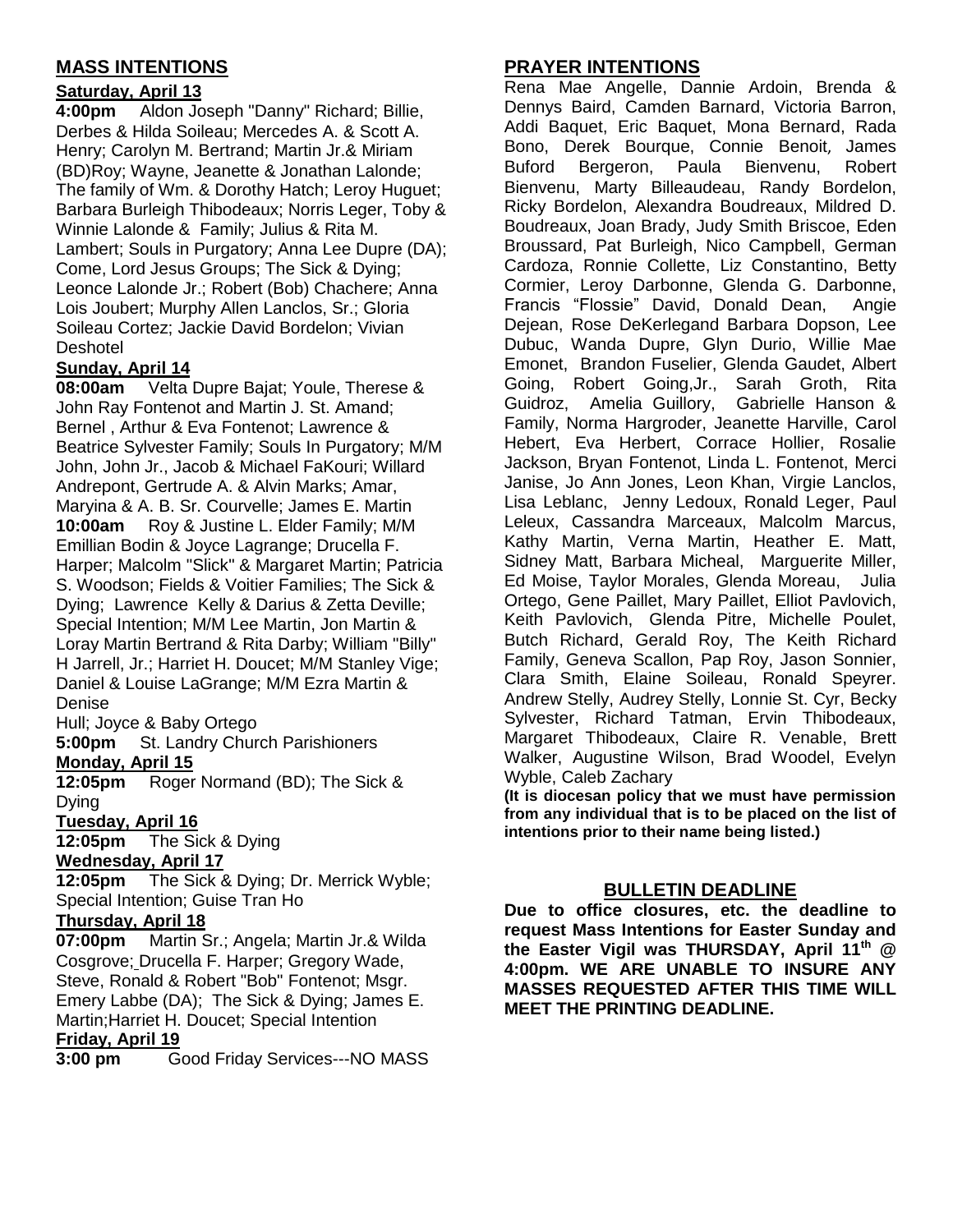## **ADULT CONFIRMATION**

**Bishop Douglas Deshotel is allowing Pastors to confer the Sacrament of Confirmation on Baptized Catholics who are at least 18 years of age during Mass on Pentecost Sunday. Candidates must meet all the requirements of the Sacrament: if married, be married in the church, attending Mass regularly, and must participate in two sessions of sacramental preparation. Anyone interested should contact the office and leave a message for Msgr. Harrington.** 

#### **ALTAR SOCIETY**

**The Altar Society meets on the second Monday of every month at 5:15pm in Valentin Hall. We are always welcoming New Members to be a part of our mission to assist in beautifying our church for the sacred liturgies. Our next meeting will be on Monday, 05/13! For more information call Yvonne Normand @ 337-308- 3474 or Janis Courvelle @ 337-789-0971.** 

## **ALTAR SERVERS**

**We are always looking for more young people who desire to serve our Lord in this very important ministry! All Students who have made their 1st Holy Communion through HS are invited to become servers… Parents contact Deacon Joubert for more information.**

#### **MUSIC MINISTRY**

**We are always looking for new voices to enhance our ministry of liturgical music! If you feel called to share your talents in this capacity, call one of our choir directors – JP Poirior (337) 577-6466 or Rafael Henry (337) 739-8173, or call the parish office and someone will get with you!**

#### **KNIGHTS of COLUMBUS**

**The Knights of Columbus, Council #1173 meets on the second Thursday of each month. Call Sean Briley (337) 692-4911 if you are interested in joining.** 

#### **BULLETIN DEADLINE**

**Due to office closures, etc. the deadline to request Mass Intentions for Easter Sunday and the Easter Vigil will be THURSDAY, April 11th @ 4:00pm. WE ARE UNABLE TO INSURE ANY MASSES REQUESTED AFTER THIS TIME WILL MEET THE PRINTING DEADLINE.**

#### **DIVINE MERCY NOVENA**

**The Chaplet Mercy Novena begins on Good Friday to be prayed for Nine days ending on Divine Mercy Sunday. Copies of the Novena are located at all entrances of the church. PLEASE TAKE ONE AND PRAY THE NOVENA.**

#### **UNPLANNED: The Movie**

**Please make every effort to see and promote the movie** *Unplanned***, which opened in theaters nationwide March 29. This film tells the true story of Abby Johnson, a Planned Parenthood "Employee of the Year" who saw something that made her an ardent pro-life activist. This powerful film has the potential to turn many hearts. In order to win pro-life legislative victories in the state legislatures and Congress, people must see the humanity of the unborn. Please spread the word to your circle of friends and relatives.**

## **FATHER GARY'S 50TH ANNIVERSARY**

**On Friday June 7th at 6:00 pm Father Gary Schexnayder will offer a Mass of Thanksgiving to observe his 50th anniversary of ordination to the Priesthood of Jesus Christ. Mass will be at St Edmond's Church at 6:00pm. You are welcome to celebrate with Fr. Gary. If you cannot attend please remember the celebration in your prayers. A reception will follow in the St. Edmond's Family Center.**

#### **ENGAGED COUPLES**

**Attend a Catholic Engaged Encounter Weekend. The weekend is open to any engaged couple wanting to prepare for a deeper more meaningful life together in a marriage recognized by the Catholic Church according to its Church law. Upcoming weekend dates are May 24-26, August 2-4. For cost of weekends, other dates, and to learn more, visit our website at www.ceelafayette.org or contact Paul & Carolyn Trahan at (337)254-8947 or (337)898- 9257, or [cee.trahan@gmailcom.](mailto:cee.trahan@gmailcom)**

#### **THANKS!**

**A donation was received recently in memory of Chef Paul Prudhomme to purchase a fire proof cabinet for our archives. Thanks also to the Courvelle Toyota staff for their assistance in setting the cabinet up!**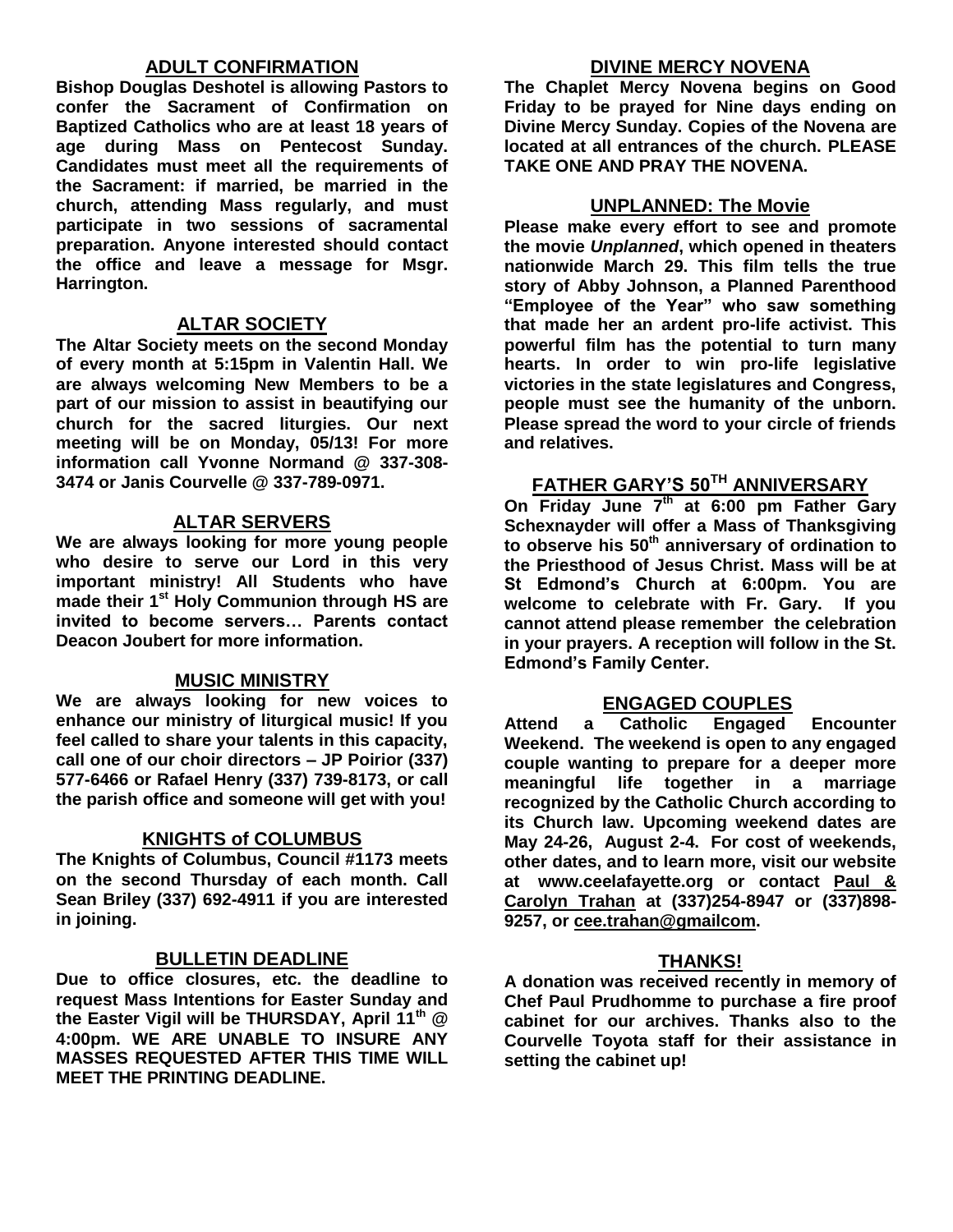## **EXTRA – ORDINARY MINISTERS**

**April 20/21**

**Saturday – 8:00pm**

**Altar Servers:** TBD

**Extra-ordinary Ministers of the Eucharist:** 

Howard Fournier, Julie Roy, Lorna Sue Miller **Reader:** TBD

**Sunday – 8:00am**

**Altar Servers:** TBD

**Extra-ordinary Minister of the Eucharist:** Debbie Fay, Lois Joubert, Beth Stelly

**Reader:** Debbie Fay

**10:00am**

**Altar Servers**: TBD **Extra-Ordinary Ministers of the Eucharist:**

Martha Moise, Peter Briggs, Larry Moreau, Jackie Keyes **Reader:** Joshua St. Cyr, Dawn Blumrich

#### **5:00pm**

**Altar Servers:** TBD

#### **Extra-ordinary Ministers of the Eucharist:**

Jane Savoy, Kim Lajack, Emily Thibodeaux, Sharon Ortego **Reader:** Mercy Jannise

## **OCS CORNER**

**Family and friends are invited to attend the senior class presentation of "The Passion" on Sunday, April 14, at 7:00 pm in St. Landry Catholic Church. Make this moving experience a part of your Lenten journey. Admission is free.** 

**Students and staff will dismiss on Thursday at noon for Easter break, and classes will resume on Monday, April 29.**

**The dream of a Catholic education for your child could be possible! Learn more by going to [www.OCSvikings.com](http://www.ocsvikings.com/) under Parent Resources and then Admissions. Financial aid may be available to those who qualify. For more information, contact 337-942-5404 ext. 109.**